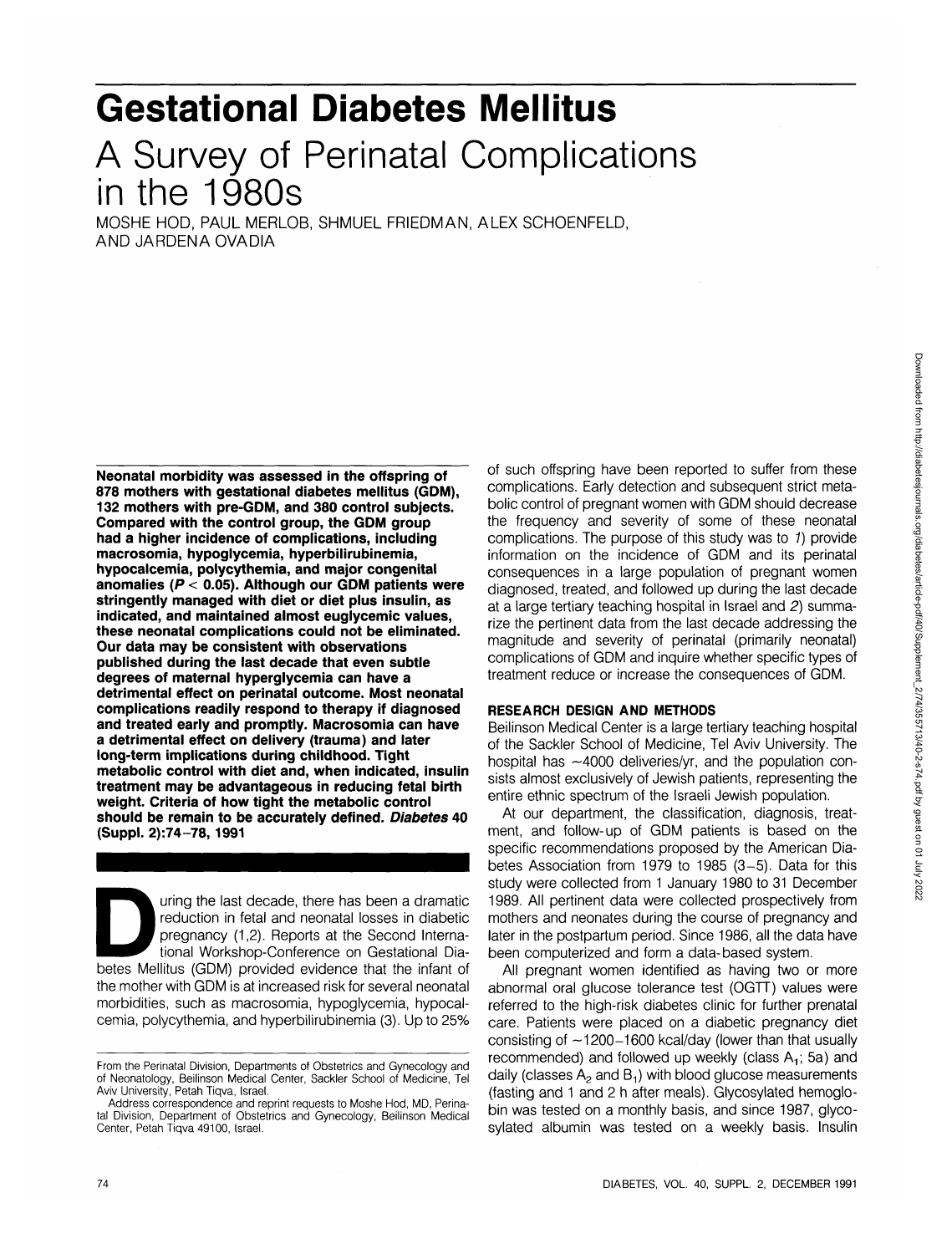treatment was started either when fasting plasma glucose levels were >5.8 mM or when postprandial levels were >7.8 mM. Antepartum surveillance of GDM patients included serial ultrasound examinations every 2-4 wk to assess fetal growth and biophysical profile. Weekly nonstress tests were started at 36 wk, and patients were followed up to 38-40 wk of gestation. At this stage, a decision was made on whether to induce patients with a suspected large for gestational age fetus or continue surveillance until 42 wk, when all patients are electively induced. Induction was performed after ascertaining fetal lung maturity and by application of vaginal prostaglandin  $E<sub>2</sub>$  pessaries (3 mg). Elective cesarean section was performed if the estimated fetal weight was  $\sim$ 4500 g.

We classified our GDM patients according to the severity of maternal metabolic derangement reflected by plasma fasting glucose values ( $A_1$  <5.8 mM,  $A_2$  5.8-7.2 mM, and  $B_1$ >7.2 mM; 6).

All newboms were examined in the Neonatology Department by physicians specially trained in this field. The newboms of mothers with GDM were examined immediately postdelivery and followed up very closely during the first 24 h, especially during the first 2 h of life.

The definitions of neonatal complications used in our department were macrosomia, fetal birth weight >4000 g; hypoglycemia, blood glucose <1.7 mM during the first 72 h or <2.2 mM thereafter in full-term newborns and <1.1 mM in preterm newborns; hypocalcemia, serum Ca<sup>2+</sup> <8 mg/dl in full-term newborns and <7 mg/dl in preterm newborns (total plasma Ca<sup>2+</sup>; hypomagnesemia, serum Mg<sup>2+</sup> <1.5 mg/dl; hyperbilirubinemia, bilirubin level >12 mg/dl in absence of hemolysis; polycythemia, venous hematocrit >70% at 2 h of life; hyaline membrane disease (HMD), diagnosis based on clinical findings, blood gases, and chest X ray (excluding all other causes of neonatal respiratory distress).

For statistical analysis, we employed the  $\chi^2$  test.  $P$  < 0.05 was considered significant.

## RESULTS

Between 1 January 1980 and 31 December 1989, 39,083 pregnant women were delivered at the Department of Obstetrics and Gynecology, Beilinson Medical Center. One thousand ten of these patients were diagnosed as having diabetes in pregnancy; 878 had GDM (classes  $A_1$ ,  $A_2$ , and  $B_1$ , and 132 had pre-GDM (classes  $B_2-F$ ).

The control group consisted of 380 infants born to healthy mothers who were referred to our service for various reasons and in whom diabetes was excluded by a standard OGTT. These offspring were followed up during the neonatal period exactly as those born to the diabetic mothers.

The 878 GDM patients were subclassified into three groups: 731 A<sub>1</sub>, 102 A<sub>2</sub>, and 41 B<sub>1</sub> patients. The study population and incidence of diabetes in pregnancy are presented in Table 1. Table 2 compares the outcome of pregnancy in the three groups. There was a significantly higher incidence of macrosomia, hypoglycemia, hyperbilirubinemia, hypocalcemia, polycythemia, and major anomalies in the GDM group compared with the control group  $(P < 0.05)$ . When GDM was subclassified according to the severity of metabolic derangement, each group had a greater incidence of neonatal morbidity, except for hypoTABLE 1

Study population and incidence of diabetes in pregnancy, 1980-1989, Beilinson Medical Center

| Group   | n                                   | Incidence (%) |
|---------|-------------------------------------|---------------|
| GDM     | 878                                 | 2.25          |
| Pre-GDM | $(731 A_1, 106 A_2, 41 B_1)$<br>132 | 0.34          |
| Control | 380                                 |               |

Total no. of deliveries  $= 39,083$ . GDM, gestational diabetes mellitus. See METHODS for GDM classes.

calcemia in classes  $A_2$  and  $B_1$  (NS) and major anomalies in class  $A_1$  (NS), compared with the control population.

## **DISCUSSION**

In the summary and recommendations of the Second International Workshop-Conference on Gestational Diabetes Mellitus (3), it was stated that even when dietary therapy alone is effective and maternal fasting and postprandial glucose levels are normalized, up to 25% of infants of mothers with GDM may have hypoglycemia, hypocalcemia, polycythemia, hyperbilirubinemia, and macrosomia. We sought to update the observations in light of newer therapeutic approaches to GDM.

In 1954, Pedersen et al. (7) hypothesized that maternal hyperglycemia leads to fetal hyperinsulinemia. This concept was later expanded, and evidence was presented that fetal hyperinsulinemia suppresses the production of surfactant, promotes various growth factors, and induces relative fetal hypoxemia, leading to various neonatal morbidities including HMD, macrosomia, hypoglycemia, hypocalcemia, hyperbilirubinemia, polycythemia, stillbirth, and renal vein thrombosis (8).

Gabbe et al. (9) addressed the issue of incidence and severity of various neonatal complications in 261 GDM patients managed by a uniform protocol. This study reported significant neonatal morbidity arising from hyperbilirubinemia (16%), hypoglycemia (7%), hypocalcemia (1%), traumatic delivery (3%), and other complications. In total, some 85% of offspring of mothers with GDM had some neonatal morbidity. This study together with Lavin et al.'s (10) represented the consensus in the late 1970s and early 1980s on this subject.

Table 3 summarizes most of the studies published during the last decade on the management of GDM, reporting the incidence of the various perinatal and neonatal complications. In our study, conducted between 1980 and 1989, the incidence of GDM was 2.3%, which we believe accurately reflects the true incidence among Jewish Israeli women.

The goals of management were maternal euglycemia and fetal maturity. Although most of our patients were normoglycemic, reflected by daily blood glucose profiles, glycosylated hemoglobin, and fructosamine, we could not eliminate entirely the neonatal complications. We had 18% macrosomia, 5.1% hypoglycemia, 16.5% hyperbilirubinemia, 13.3% polycythemia, 5.5% hypocalcemia, and 3% major anomalies, all of them significantly higher than in the control group. In the GDM group itself, there was no significant difference between the three subgroups in the incidence of various neonatal complications.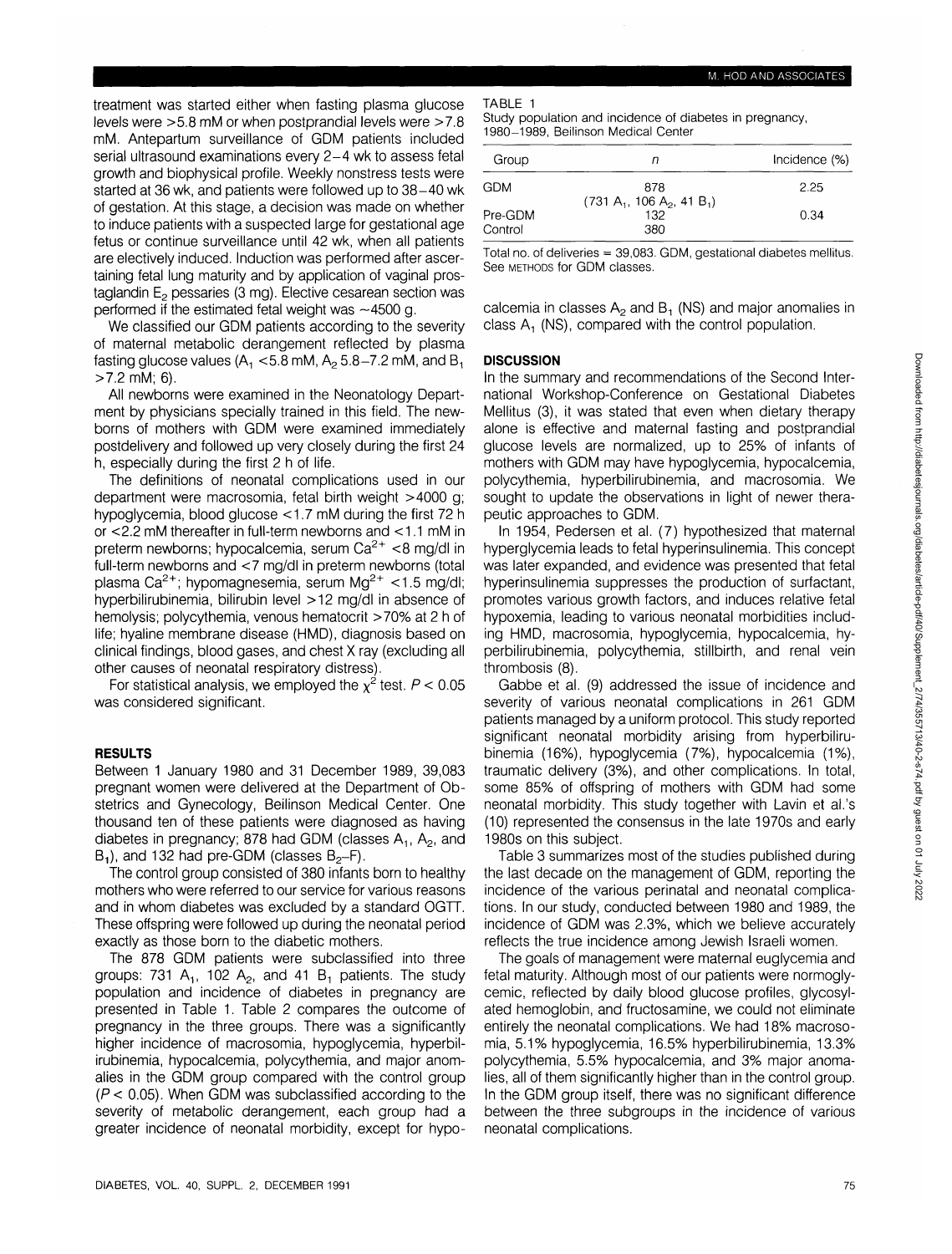#### TABLE 2

Neonatal complications in offspring of diabetic mothers and control infants, 1980-1989, Beilinson Medical Center

|                          | <b>GDM</b>        |                           |                  |                      | Pre-GDM                    |                        |
|--------------------------|-------------------|---------------------------|------------------|----------------------|----------------------------|------------------------|
| Complication             | Α,<br>$(n = 731)$ | $A_{2}$<br>106)<br>$(n =$ | В.<br>$(n = 41)$ | Total<br>$(n = 878)$ | $B_2$ -F<br>132)<br>$(n =$ | Control<br>$(n = 380)$ |
| Macrosomia               | $18.2*$           | $17.9*$                   | $14.6*$          | $17.9*$              | $25.0*$                    | 5.6                    |
| Hypoglycemia             | $5.2*$            | $5.7*$                    | $2.4*$           | $5.1*$               | $7.8*$                     | 0.9                    |
| Hyperbilirubinemia       | $16.4*$           | $16.9*$                   | $17.1*$          | $16.5*$              | $16.7*$                    | 8.2                    |
| Hypocalcemia             | $6.0*$            | 2.8                       | 2.4              | $5.5*$               | $4.5*$                     | 2.7                    |
| Polycythemia             | $13.9*$           | $9.4*$                    | $12.2*$          | $13.3*$              | 3.8                        | 4.9                    |
| Thrombocytopenia         | 0.5               | 0.7                       |                  | 0.6                  | 0.8                        | 0.9                    |
| Hyaline membrane disease | 1.2               | 1.9                       |                  | 1.3                  | 1.6                        | 1.4                    |
| Minor anomalies          | 19.8              | 20.7                      | 19.5             | 19.9                 | 20.5                       | 21.0                   |
| Major anomalies          | 2.7               | $3.8*$                    | $4.9*$           | $3.0*$               | $6.1*$                     | 1.8                    |

Values are percentages. GDM, gestational diabetes mellitus.

 $*P < 0.05$  vs. control.

Thus, despite "tight" metabolic control achieved in all these studies, the incidence of neonatal morbidity and especially macrosomia in offspring of mothers with GDM remains not very different from that reported in the previous decade.

Significantly, during recent years, more and more evidence has been presented documenting the influence of even subtle degrees of maternal hyperglycemia (levels below those that would classify the patient as having GDM) on perinatal outcome.

Jovanovic and Peterson (17), Frisoli et al. (18), and Leikin et al. (19) reported that women with a positive glucose challenge test (GCT) and normal OGTT had a higher incidence (12-28%) of macrosomic offspring (Table 3). However, Weiner (20) could not show any significant difference between the positive-GCT-negative-OGTT group (12.6%) and the general population (13.3%).

Tallarigo et al. (23) noted a surprising correlation between macrosomia rate and the 2-h glucose value during a 100-g OGTT (all 4 values were normal). Levels of <5.6 mM were associated with a 9.9% incidence of macrosomia, whereas 5.6-6.6 mM produced 15.5% and 6.7-9.1 mM produced 27.5% macrosomic babies. Weiner (20) showed similar results in the correlation between the 2-h value of an OGTT and the incidence of macrosomia, which ranged from 4.4 to 22.2%.

TABLE 3

|  | Incidence of neonatal complications in GDM (positive OGTT) and incidence of macrosomia when OGTT was normal |
|--|-------------------------------------------------------------------------------------------------------------|
|--|-------------------------------------------------------------------------------------------------------------|

| Ref.                | Macrosomia | Hypoglycemia | Hyperbilirubinemia | Hypocalcemia | Polycythemia | <b>RDS</b> | Malformation |
|---------------------|------------|--------------|--------------------|--------------|--------------|------------|--------------|
| <b>GDM</b>          |            |              |                    |              |              |            |              |
| 9                   | 20.0       | 7.0          | 16.0               | 1.0          | 1.0          | 1.0        | 5.0          |
| 10                  | 29.0       | 11.0         | 9.0                |              | 2.0          | 2.0        |              |
| 11                  | $16 - 17$  | $17 - 19$    | $7 - 17$           |              | $0 - 3$      | $0 - 10$   | 1.5          |
| 12                  | 25.0       | 2.5          | 50.0               |              |              | 0.7        | 4.0          |
| 13                  | 13.0       | 12.5         | 38.4               |              | 11.1         | 6.4        | 6.4          |
| 14                  | 26.0       |              | 8.0                |              |              | 3.0        | 2.0          |
| 15                  | 32.0       | 11.3         | 10.3               |              |              | 1.0        | 5.0          |
| 16                  | 10.1       | 6.0          | 6.0                | 33           | 4.0          | 2.7        |              |
| This study          | 17.9       | 5.1          | 16.5               | 5.5          | 13.3         | 1.5        | 3.0          |
| Positive GCT        |            |              |                    |              |              |            |              |
| 17                  | 27.7       |              |                    |              |              |            |              |
| 18                  | 27.0       |              |                    |              |              |            |              |
| 19                  | 11.9       |              |                    |              |              |            |              |
| 20                  | 12.6       |              |                    |              |              |            |              |
| Abnormal OGTT value |            |              |                    |              |              |            |              |
| 21                  | 24.0       |              |                    |              |              |            |              |
| 22                  | 18.0       |              |                    |              |              |            |              |
| 2-h OGTT value      |            |              |                    |              |              |            |              |
| 23                  |            |              |                    |              |              |            |              |
| $< 5.6$ mM          | 9.9        |              |                    |              |              |            |              |
| $5.6 - 6.6$ mM      | 15.5       |              |                    |              |              |            |              |
| $6.7 - 9.1$ mM      | 27.5       |              |                    |              |              |            |              |
| 20                  |            |              |                    |              |              |            |              |
| $< 5.6$ mM          | 4.4        |              |                    |              |              |            |              |
| $5.6 - 6.6$ mM      | 12.3       |              |                    |              |              |            |              |
| $6.7 - 8.8$ mM      | 15.3       |              |                    |              |              |            |              |
| $8.9 - 9.9$ mM      | 22.2       |              |                    |              |              |            |              |

Values are percentages. GDM, gestational diabetes mellitus; OGTT, oral glucose tolerance test; GCT, glucose challenge test; RDS, respiratory distress syndrome.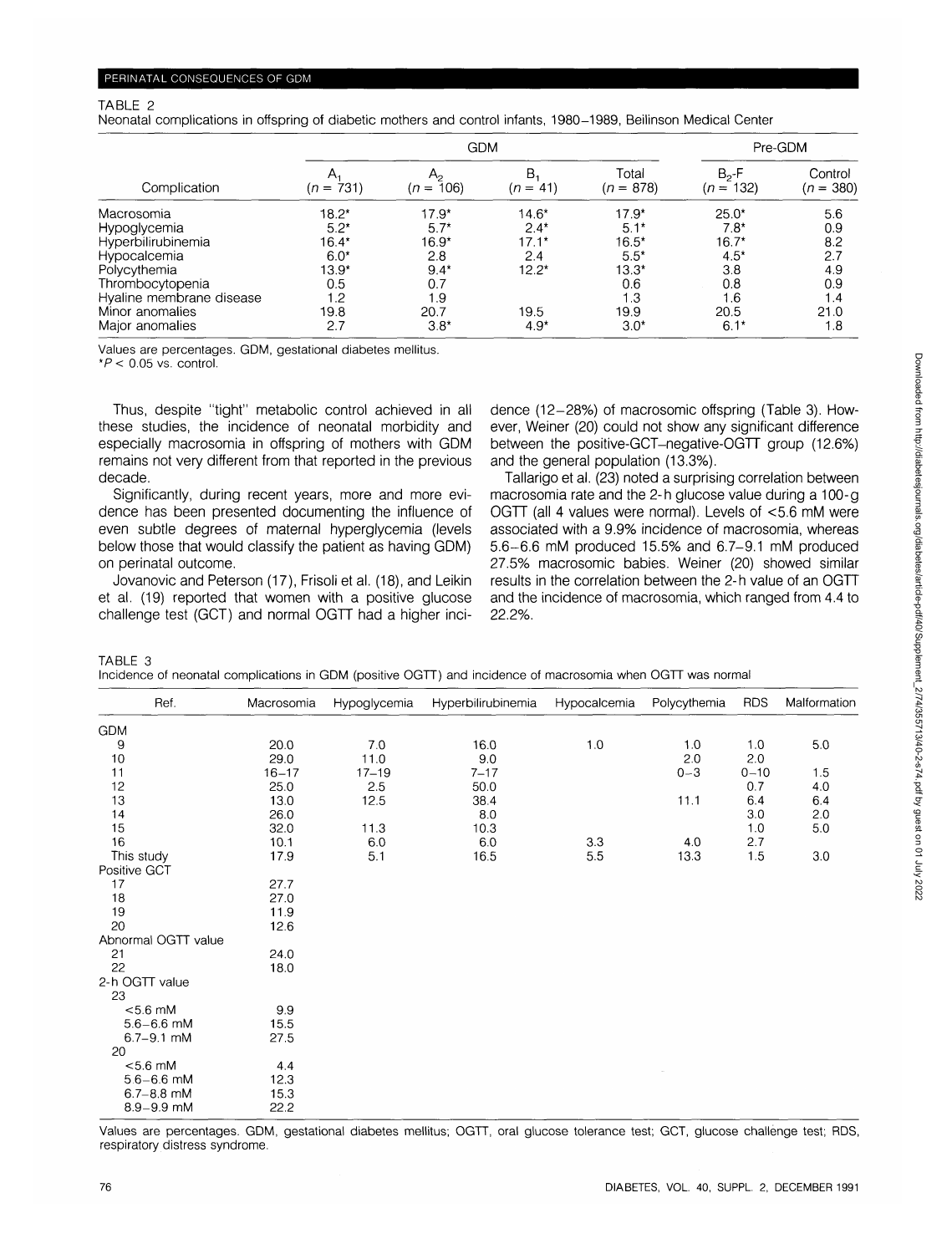## TABLE 4

| Tight metabolic control achieved with prophylactic insulin |  |
|------------------------------------------------------------|--|
| treatment and incidence of macrosomia                      |  |

| Ref.  | Diet only | Diet $+$ insulin               |  |  |
|-------|-----------|--------------------------------|--|--|
| 24    | 14.8      | 5.9 $(10 N)^*$                 |  |  |
| 25    |           | 1.9                            |  |  |
| 26    | 39.0      | 4.0                            |  |  |
| 27    | 36.4      | $7.0$ (20 N + 10 R)            |  |  |
| 28    | 18.5      | $7.0*$                         |  |  |
| 29    | 13.3      | 15.0                           |  |  |
| 30    | 6.4       | 16.2 (15 N)                    |  |  |
| Lean  |           | 5.7                            |  |  |
| Obese |           | 29.0                           |  |  |
| 31    |           | $5.8(10 N + 70 R)$             |  |  |
| 32    | 16.0      | $5.8*$                         |  |  |
| 33    | 26.5      | 5.9 (20 N + 10 R) <sup>*</sup> |  |  |

Values are percentages. Insulin dose (in U) is given in parentheses. N, intermediate-acting insulin; R, rapid-acting insulin.  $*P$  < 0.05 vs. diet only.

Two additional studies by Langer et al. (21) and Lindsay et al. (22) analyzed women with only one abnormal OGTT value and reported an incidence of macrosomia of 18-24% (control 6.6-12%).

Thus, not only is classic GDM (2 abnormal 100-g OGTT values) associated with abnormal fetal outcome, even milder degrees of glucose tolerance can cause fetal and neonatal morbidity. These facts emphasize that we have yet to define normal maternal glucose tolerance.

Several investigators suggested a standard prophylactic dose of insulin in the management of GDM to achieve tight metabolic control, hopefully preventing fetal macrosomia. Table 4 summarizes studies published from 1975 to 1990 dealing with the prophylactic insulin treatment of GDM. Although most of these studies achieve a reduction in the incidence of macrosomia, we still lack precise information about the optimal glycemic level.

In 1989, Langer et al. (16) attempted to empirically assess the optimal level of long-term maternal control in GDM. They sought to determine the level of maternal glycemia at which perinatal morbidity could be reduced. By dividing the GDM population into three groups according to their mean blood glucose level throughout pregnancy, this study demonstrated a relationship between the level of glycemic control and neonatal outcome. The low-mean blood glucose group had a high incidence of intrauterine growth retardation (20%) compared with the middle (9%) and high (9%) groups  $(P < 0.001)$ . In the high-mean blood glucose group, an approximate twofold increase was found in the incidence of large for gestational age infants compared with control infants ( $P < 0.03$ ). Thus, although even minimal elevations in maternal glycemia may be detrimental, overly vigorous blood glucose control is also associated with excessive morbidity.

In conclusion, despite years of meticulous study, a paucity of information exists regarding the optimal level of glycemia that should be targeted to reduce perinatal morbidity and yet not cause any harm to intrauterine development. From a neonatal perspective, GDM can have short- and long-term complications. Hypocalcemia, hypomagnesemia, and hyperbilirubinemia are easily recognized and readily

## M. HOD AND ASSOCIATES

treated. Hypoglycemia (neurological damage) and polycythemia (neurological damage and renal vein thrombosis) present the greatest danger, but even these can be promptly diagnosed and corrected. Macrosomia, on the other hand, once established, cannot be reversed. It can cause immediate consequences, i.e., birth trauma to mother and neonate. It can also cause delayed chronic morbidity to the offspring by inducing obesity and diabetes in later life.

Therefore, our efforts should be directed toward determining the precise etiology of and devising strategies for the prevention of macrosomia. To do so, we will first have to study the fetus (the real patient) to define normal and abnormal fetal intrauterine metabolic environment.

## **ACKNOWLEDGMENTS**

We thank Dr. Michael Spero and Charlotte Sachs for help in preparing this manuscript.

## **REFERENCES**

- 1. Coustan DR: Management of the pregnant diabetic. In Principles and Practice of Perinatal Medicine: Maternal, Fetal and Newborn Care. Warshaw JB, Hobbins JL, Eds. Menlo Park, CA, Addison-Wesley, 1983, p. 78-91
- 2. Landon MB, Gabbe SG: Diabetes and pregnancy. Med Clin North Am 72:1493-511, 1988
- 3. Summary and recommendations of the Second International Workshop-Conference on Gestational Diabetes Mellitus. Diabetes 34 (Suppl. 2): 123-26, 1985
- 4. National Diabetes Data Group: Classification and diagnosis of diabetes mellitus and other categories of glucose intolerance. Diabetes 28:1039-57, 1979
- 5. Summary and recommendations of the American Diabetes Workshop-Conference on Gestational Diabetes. Diabetes Care 3:499-501, 1980
- 5a.American College of Obstetricians and Gynecologists: Management of Diabetes Mellitus in Pregnancy. May 1986 (ACOG Tech. Bull. no. 92)
- 6. Freinkel N: Banting Lecture 1980: of pregnancy and progeny. Diabetes 29:1023-35, 1980
- 7. Pedersen J, Bohsen-Moller B, Poulsen H: Blood sugar in newborn infants of diabetic mothers. Acta Endocrinol 15:33-52, 1954
- 8. Schwartz R: Hyperinsulinemia and macrosomia (Editorial). N Engl J Med 323:340-42, 1990
- 9. Gabbe S, Mestman JH, Freeman RK, Anderson GV, Lowensohn Rl: Management and outcome of class A diabetes mellitus. Am J Obstet Gyneco/127:465-69, 1977
- 10. Lavin JP, Lovelace DT, Lovelace L, Miodovnik M, Knowles HC, Barden TP: Clinical experience with 107 diabetic pregnancies. Am J Obstet Gyneco/147:742-52, 1983
- Landon MB, Gabbe SG: Antepartum fetal surveillance in gestational
- diabetes mellitus. Diabetes 34 (Suppl. 2):50-54, 1985 12. Philipson EH, Kalhan SC, Rosen MG, Edelberg SG, Williams TG, Riha MM: Gestational diabetes mellitus: is future improvement necessary? Diabetes 34 (Suppl. 2):55-69, 1985
- 13. Widness JA, Cowett RM, Coustan DR, Carpenter MW, Oh W: Neonatal morbidities in infants of mothers with glucose intolerance in pregnancy. Diabetes 34 (Suppl. 2):61-65, 1985
- Heckberg SR, Stephens CR, Daling JR: Diabetes in pregnancy: maternal and infant outcome. Paediatr Perinatol Epidemiol 2:314-26, 1988
- 15. Jacobson JD, Cousins L: A population based study of maternal and perinatal outcome in patients with gestational diabetes. Am J Obstet Gyneco/161:981-86, 1989
- 16. Langer O, Levy S, Brustman L, Anyaegbunam A, Merkatz R, Divon M: Glycemic control in GDM: how tight is tight enough: small for gestational<br>age versus large for gestational age? *Am J Obstet Gynecol* 161:646–53, 1989
- 17. Jovanovic L, Peterson CM: Screening for gestational diabetes: optimum timing and criteria for retesting. Diabetes 34 (Suppl. 2):21-23, 1985
- 18. Frisoli G, Naranjo L, Shehab N: Glycohemoglobins in normal and diabetic pregnancy. *Am J Perinatol* 2:183–88, 1985
- 19. Leikin EL, Jenkins JH, Pomerantz GA, Klein L: Abnormal glucose screening tests in pregnancy: a risk factor for fetal macrosomia. Obstet Gynecol 569:570-73, 1987
- 20. Weiner CP: Effect of varying degrees of normal glucose metabolism on maternal and perinatal outcome. Am J Obstet Gynecol 159:862-70, 1988
- 21. Langer O, Brustman L, Anyaegbunam A: The significance of one abnormal glucose tolerance test value on adverse outcome in pregnancy. Am J Obstet Gynecol 157:758-63, 1987